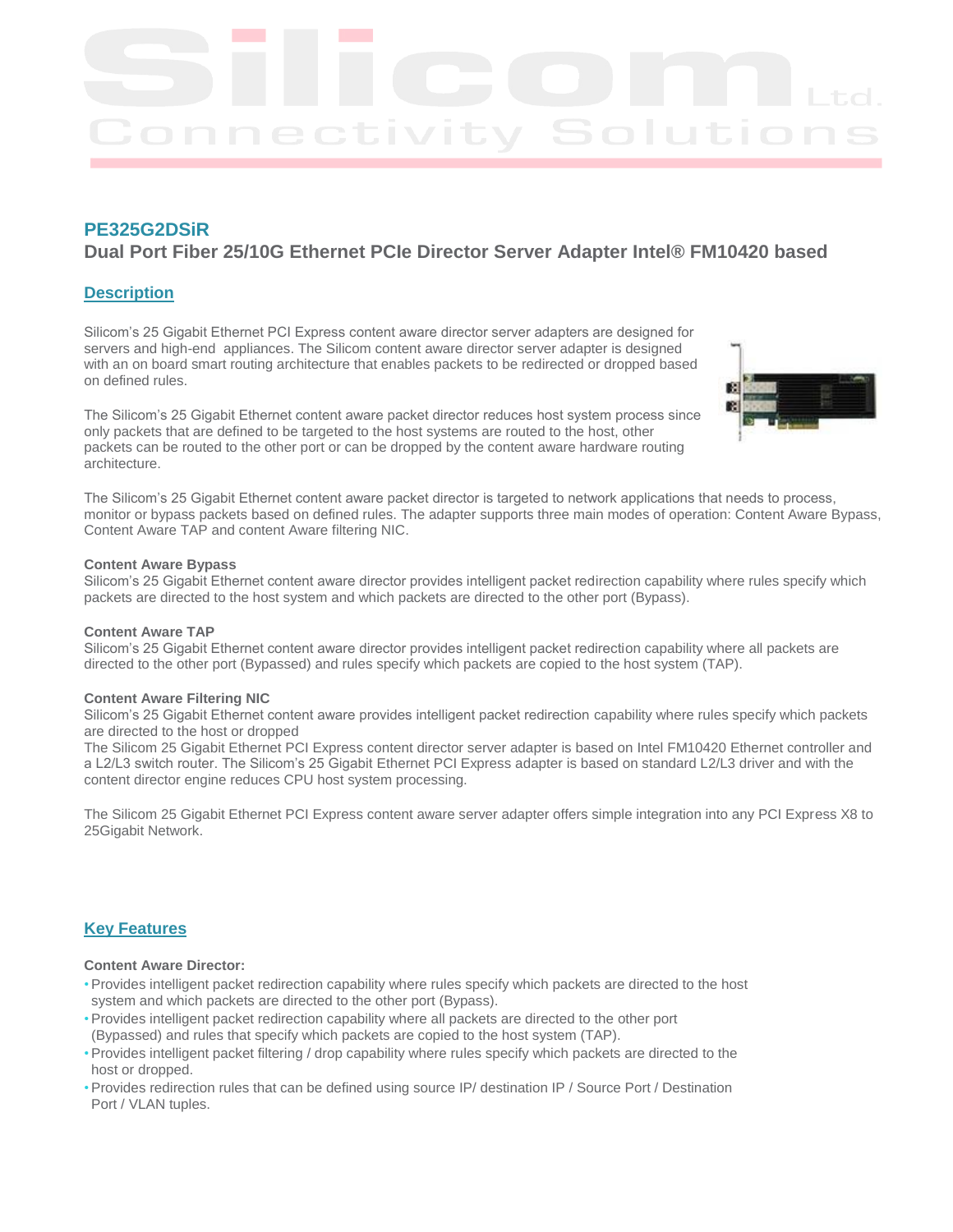- Redirection and packet filtering / drop are performed by the hardware itself in wire speed and do not require any software and CPU host system power processing.
- •Intelligent redirect mechanism is controllable via software.
- •Intelligent routing mechanism is controllable via software.
- Support 2x25G / SFP28 ports.
- 25G SFP28 Ports support 25GBase-SR and 25GBase-LR.

# **SFP28 25Gigabit Ethernet:**

25Gigabit Ethernet Adapter with SFP cage support:

- •**-SZ: Fiber 25 Gigabit Ethernet 25GBASE-SR:**
- 25GBase-SR with 25G 850nM Small Form Factor Pluggable (SFP28)
- •**-LZ: Fiber 25 Gigabit Ethernet 25GBASE-LR:**
- 25GBase-LR with 25G 1310nM Small Form Factor Pluggable (SFP28)

# **-SZ: Fiber 25 Gigabit Ethernet 25GBASE-SR:**

- 25 Gigabit Fiber Ethernet port supports 25GBASE-SR (850nM LAN PHY)
- 25Gigabit 850nM Small form Factor Pluggable (SFP28)

# **-LZ: Fiber 25 Gigabit Ethernet 25GBASE-LR:**

- 25 Gigabit Fiber Ethernet port supports 25GBASE-LR (1310nM LAN PHY)
- 25Gigabit 1310nM Small form Factor Pluggable (SFP28)

# **Common Key features:**

Host Interface:

- PCI Express X8 lane
- Support PCI Express Base Specification Revision 3.0, 8GT/s, 5GT/s or 2.5GT/s

## **Intel FM10420 Features:**

- Single-element 4MB shared memory
- L2/L3/L4/OpenFlow forwarding & ACLs
- Stateless load balancing to CPUs
- Datacenter Bridging (lossless Ethernet)
- 32K 40-bit TCAM entries
- 16K MAC & NextHop tables
- Up to 300Gbps High-bandwidth CPU interface
- 300ns network latency (100GbE)
- 1000nS host-network latency

# **LAN Features:**

- 256 queues per PCIe x8 interface
- SR-IOV (64 VFs per PCIe x8 interface)
- •IP/TCP/UDP checksum
- Receive side scaling (RSS)
- TCP segmentation offload (TSO/LSO)
- LEDs indicator for link/Activity

# **Technical Specifications**

# **SFP28 25Gigabit Ethernet Technical Specifications Adapters:**

| <b>SFP28 (Small Form Factor</b> | SFI interfaces supports 25GBase-R PCS and 25 Gigabit PMA in order |
|---------------------------------|-------------------------------------------------------------------|
| Pluggable) supports:            | to connect with SFP28 to 25GBase-SR                               |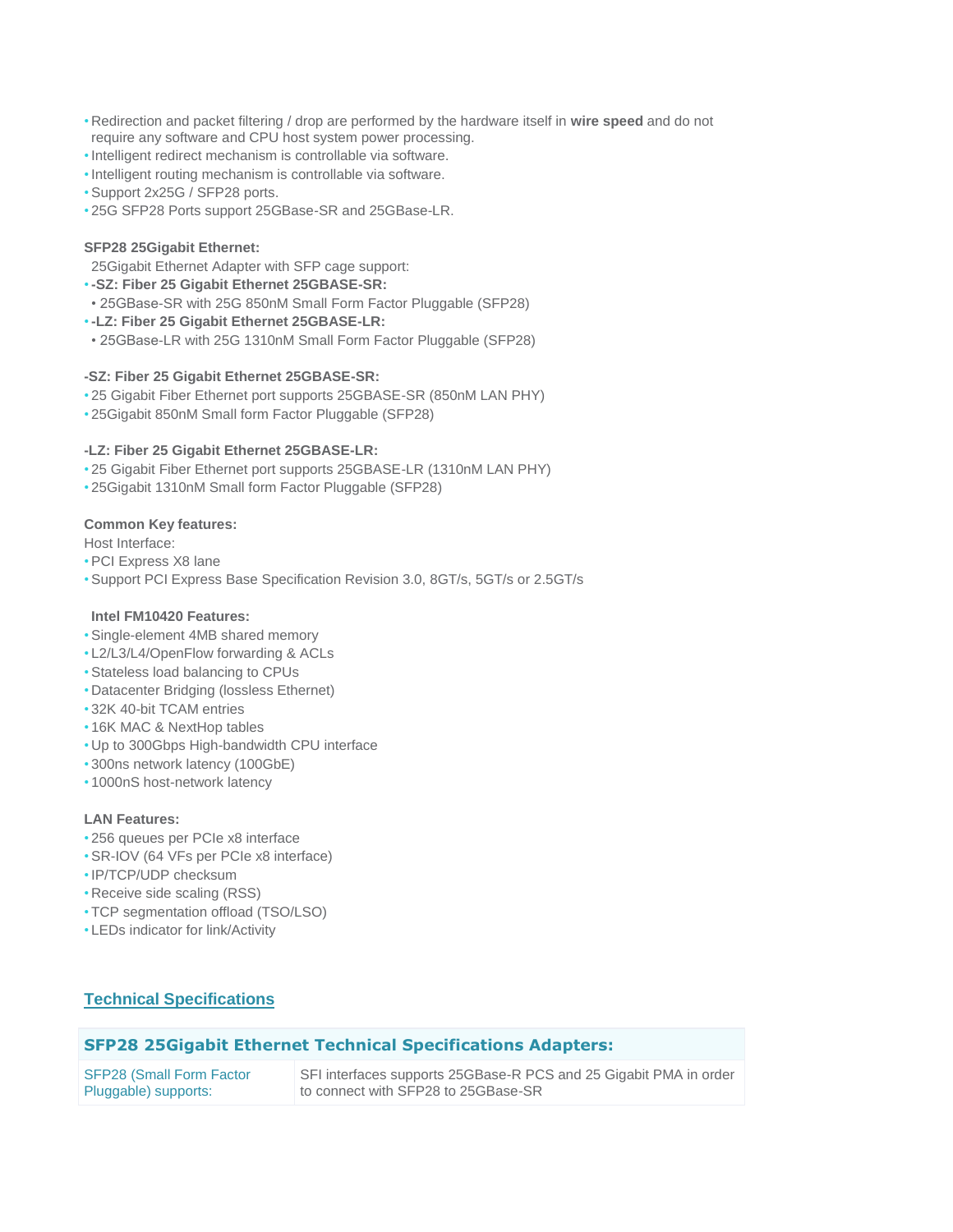| 25GBase-SR SFP28:<br><b>IEEE Standard / Network</b><br>topology:    | Fiber 25 Gigabit Ethernet, 25 GBASE-SR (850nM LAN PHY).                                     |  |  |  |
|---------------------------------------------------------------------|---------------------------------------------------------------------------------------------|--|--|--|
| 25GBase-SR SFP28:<br>Data Transfer Rate:                            | 25.78125Gbps                                                                                |  |  |  |
| 25GBase-SR SFP28:<br><b>Cables and Operating distance</b><br>Up to: | 35m on 50/125µm MMF<br>100m over M5F MMF (50/125 um OM4)<br>70m over M5E MMF (50/125um OM3) |  |  |  |
| 25GBase-LR SFP28:<br><b>IEEE Standard / Network</b><br>topology:    | Fiber 25Gigabit Ethernet, 25GBASE-LR (1310nM LAN PHY)                                       |  |  |  |
| 25GBase-LR SFP28:<br>Data Transfer Rate:                            | 25.78125Gbps                                                                                |  |  |  |
| 25GBase-LR SFP28:<br><b>Cables and Operating distance</b><br>Up to: | 10km on 9/125um                                                                             |  |  |  |
| -SZ: Fiber 25GBASE-SR Technical Specifications:                     |                                                                                             |  |  |  |
| <b>Output Transmit Power (25G):</b>                                 | Minimum: -9.1 dBm<br>Maximum: 2.4 dBm                                                       |  |  |  |
| <b>Optical Receive Sensitivity</b><br>$(25G)$ :                     | Maximum: -5.6 dBm                                                                           |  |  |  |
| -LZ: Fiber 25GBASE-LR Technical Specifications:                     |                                                                                             |  |  |  |
| <b>Output Transmit Power (25G):</b>                                 | Minimum: -5.0 dBm<br>Maximum: 3.0 dBm                                                       |  |  |  |
| <b>Optical Receive Sensitivity</b><br>$(25G)$ :                     | Maximum: -11.4 dBm                                                                          |  |  |  |
| <b>Operating Systems Support</b>                                    |                                                                                             |  |  |  |
|                                                                     |                                                                                             |  |  |  |
| Operating system support:                                           | Linux                                                                                       |  |  |  |
| <b>General Technical Specifications</b>                             |                                                                                             |  |  |  |
| Interface Standard:                                                 | PCI-Express Base Specification Revision 3.0(8 GTs)                                          |  |  |  |
| <b>Board Size:</b>                                                  | Low profile short add-in card 167.64mm X 68.91mm (6.60"X 2.713")                            |  |  |  |
| PCI Express Card Type:                                              | X8 Lane                                                                                     |  |  |  |
| PCI Express Voltage:                                                | $+12V \pm 8%$                                                                               |  |  |  |
| <b>PCI Connector:</b>                                               | Gold Finger: X8 Lane                                                                        |  |  |  |
| Controller: :                                                       | Intel FM10420                                                                               |  |  |  |
| Holder:                                                             | <b>Metal Bracket</b>                                                                        |  |  |  |
| <b>Operating Humidity:</b>                                          | 0%-90%, non-condensing                                                                      |  |  |  |
| <b>Operating Temperature:</b>                                       | 0°C - 40°C (32°F - 104°F), Air flow requirement 200LFM                                      |  |  |  |
| Storage:                                                            | $-40^{\circ}$ C $-65^{\circ}$ C ( $-4^{\circ}$ F $-149^{\circ}$ F)                          |  |  |  |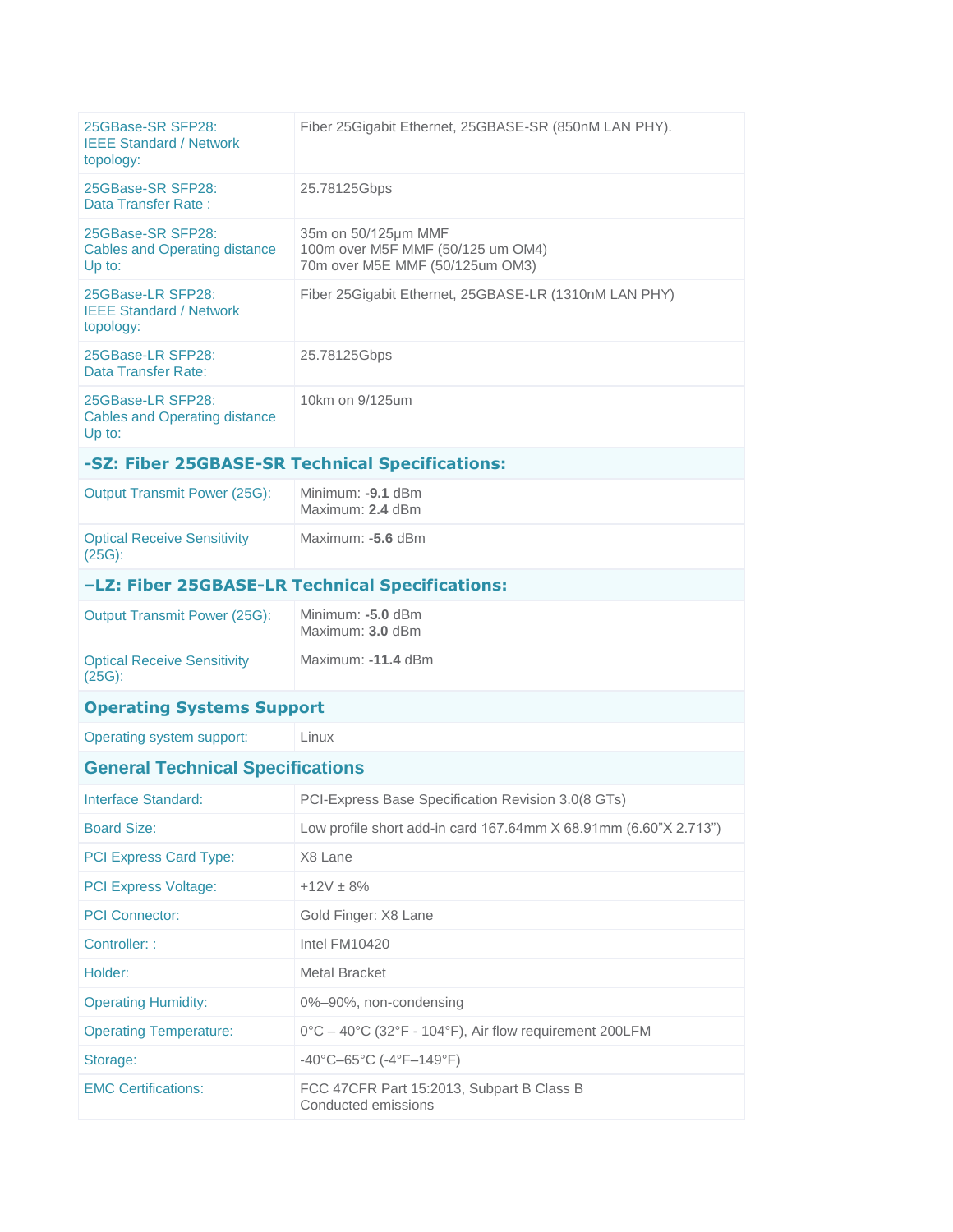|                       | Radiated emissions<br>EN 55022: 2010, Class B<br>Conducted disturbance at mains terminals<br>Conducted disturbance at telecommunication port<br>Radiated disturbance<br>EN 61000-3-2: 2006+A1(09)+A2(09)<br>Harmonic current emissions<br>EN 61000-3-3: 2008<br>Voltage fluctuations and flicker<br>EN 55024: 2010<br>Immunity to electrostatic discharge (ESD)<br>Radiated immunity to radio frequency electromagnetic field<br>Conducted immunity to electrical fast transients / bursts (EFT/B)<br>Conducted immunity to voltage surges<br>Conducted immunity to disturbances induced by radio frequency field<br>Conducted immunity to voltage dips and short interruptions |
|-----------------------|---------------------------------------------------------------------------------------------------------------------------------------------------------------------------------------------------------------------------------------------------------------------------------------------------------------------------------------------------------------------------------------------------------------------------------------------------------------------------------------------------------------------------------------------------------------------------------------------------------------------------------------------------------------------------------|
| <b>LEDs</b>           |                                                                                                                                                                                                                                                                                                                                                                                                                                                                                                                                                                                                                                                                                 |
| LED <sub>s:</sub>     | (2) LEDs per port<br>Link Led:<br>Green on 25G link<br>Blue on 10G Link<br>$Link/Act$ Led:<br>Turns on link (Green),<br>Blinks on activity (Green)                                                                                                                                                                                                                                                                                                                                                                                                                                                                                                                              |
| <b>LEDs</b> location: | LEDs are located on the PCB, visible by light quide in the metal<br>bracket                                                                                                                                                                                                                                                                                                                                                                                                                                                                                                                                                                                                     |
| Connectors:           | $(2)$ SFP28 / zSFP+ Cages                                                                                                                                                                                                                                                                                                                                                                                                                                                                                                                                                                                                                                                       |

## **Director Functional Description**

Silicom's 10 Gigabit Ethernet content aware director Provides intelligent packet redirection capability where rules specify which packets are directed to the host system and which packets are directed to the other port (Bypass)



**Figure 1: Content Aware Bypass Functional Block Diagram**

Figure 1 illustrates functional block diagram of content aware Bypass:

Packets received in port A and meet rule are directed to port B, other packets are directed to port C (Bypass).

Packets received in port C and meet rule are directed to port D, other packets are directed to port A (Bypass).

# **Director - Content Aware TAP**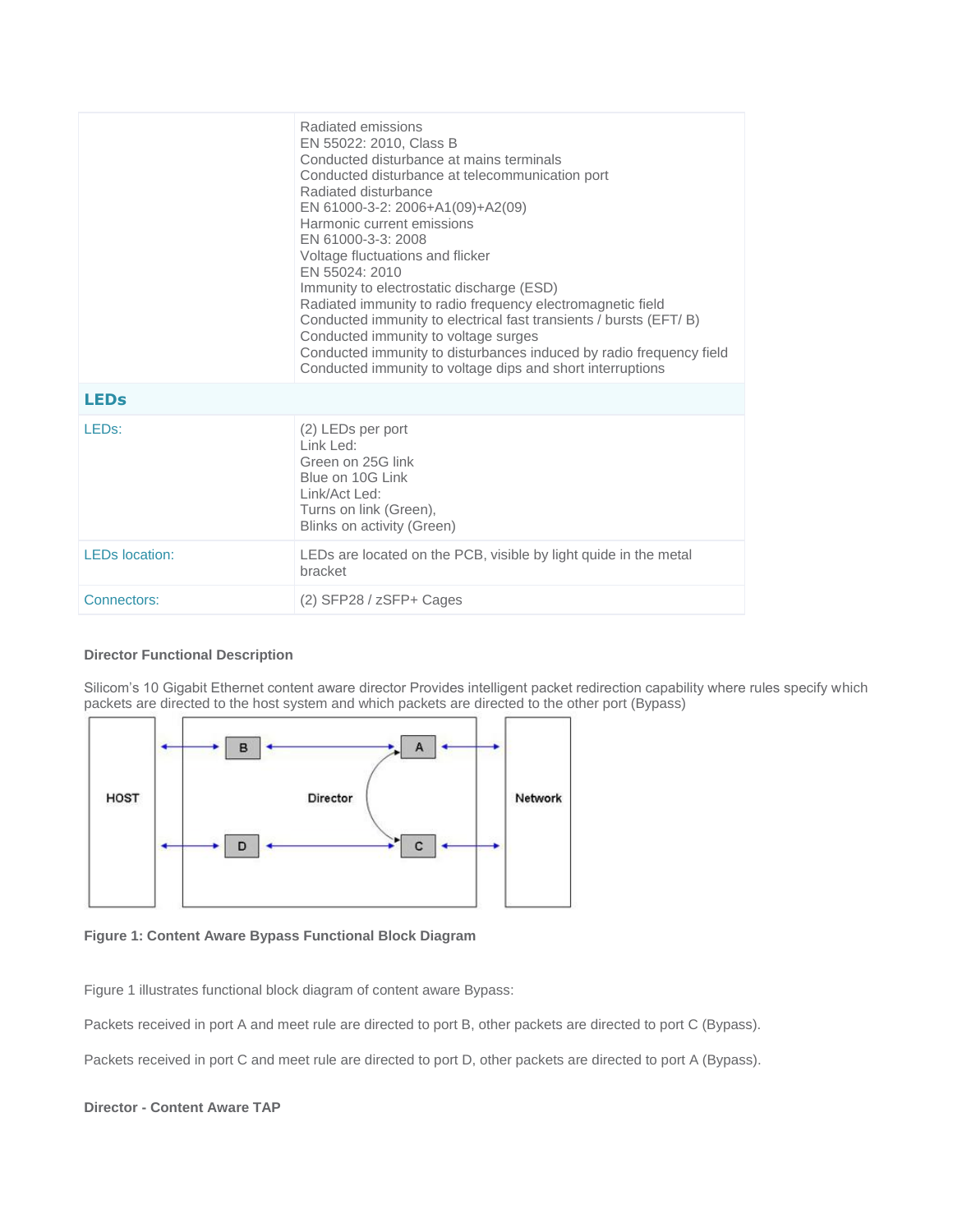Silicom's 10 Gigabit Ethernet content aware director Provides intelligent packet redirection capability where all packets are directed to the other port (Bypassed) and rules specify which packets are copied to the host system (TAP).



### **Figure 2: Content Aware TAP Functional Block Diagram**

Figure 2 illustrates functional block diagram of content aware TAP: Packets received in port A and meet rule are directed to ports B and C (TAP), other packets are directed to port C (Bypass).

Packets received in port C and meet rule are directed to ports D and A (TAP), other packets are directed to port A (Bypass).

#### **Director - Content Filtering NIC**

Silicom's 10 Gigabit Ethernet content aware provides intelligent packet redirection capability where rules specify which packets are directed to the host or dropped.



#### **Figure 3: Content Aware Filtering NIC Functional Block Diagram**

Figure 3 illustrates functional block diagram of content aware TAP: Packets received in port A and meet rule, direct to port B. Packets received in port A and do not meet rule are dropped.

Packets received in port C and meet rule, direct to port D. Packets received in port C and do not meet rule are Dropt.

#### **Load Balancing**

Silicom's 10 Gigabit Ethernet content aware director provides a load balancing of the traffic coming from the 4 x 10G external ports (0,2,4 and 6). The traffic is balanced, based on a defined hash configuration (5 tuple or other), to the 4x 10G internal interfaces ( 1,3,5 and 7)that are going to the host.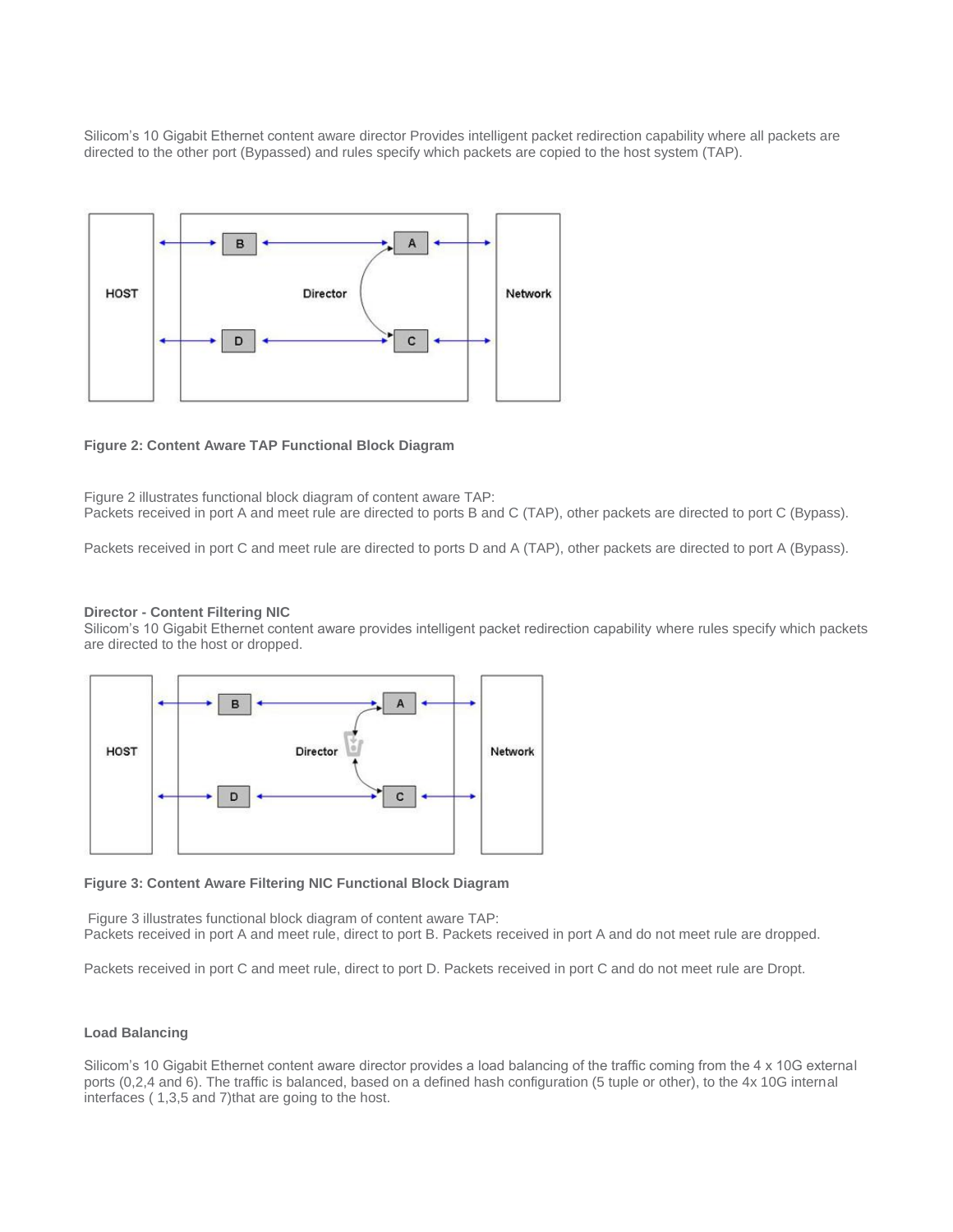

#### **Figure 4: Load Balancing Functional Block Diagram**

Figure 4 illustrates functional block diagram of Load Balancing:

Packets received in the 4 x 10G external ports (0,2,4 and 6) to be balanced based on a defined hash configuration (5 tuple or other), to the 4x 10G internal interfaces (1,3,5and 7) that are going to the host. If there is external port that is heavily loaded the traffic will go into the 4 internal interfaces with balanced load. An ISL tag is added to all incoming packets, it enables the host to know the source port, and the ISL tag is removed from packets that are sent back from the host.

### **Tagged In-Line rule aware mode**

Silicom's 10 Gigabit Ethernet content aware director Provides intelligent packet redirection capability where rules specify which packets are directed to the host system and which packets are directed to the other ports (Bypass) but at the same time it will get these bypassed trfic into the host with a ISL tag marking that these packets are bypassed, per the rules that the host will issue to the Silicom's 10 Gigabit Ethernet content aware director.



Figure 5: Tagged In-Line rule aware mode Block Diagram

Figure 5 illustrates functional block diagram of Tagged In-Line rule aware mode: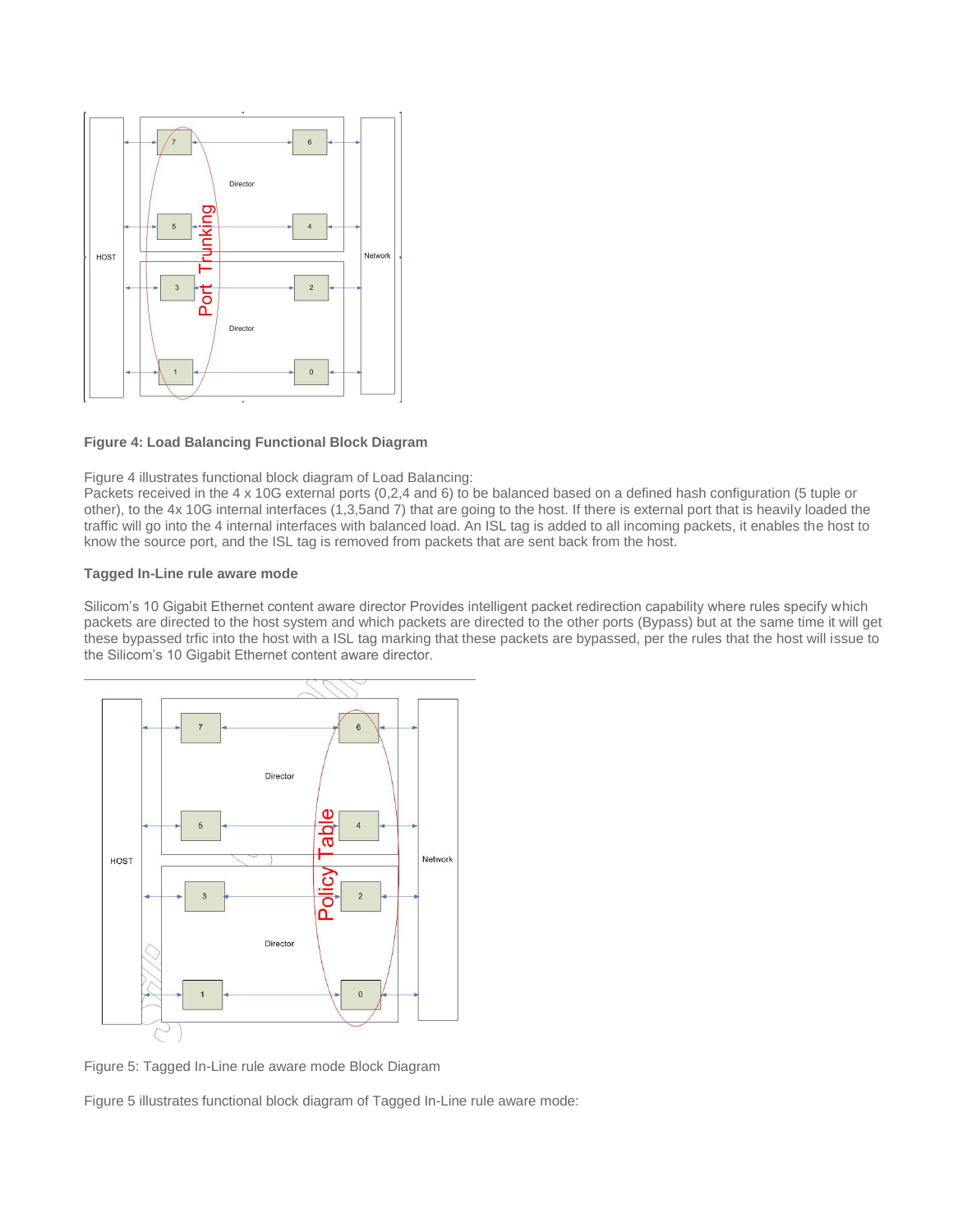Port Group (0, 1), (2, 3), (4, 5), (6, 7) configured as VLAN groups.

Packets received in the 4 x 10G external ports (0,2,4 and 6) and meet and are directed to the other ports of the Vlan group with ISL tag that notify that match found. The original packet is sent to the "Output Port of Switch" in the rule matched policy.

Packets received in the 4 x 10G external ports (0,2,4 and 6) and do not meet the rule are directed to the other ports of the Vlan group taged with ISL tag that notify that no-match found.

## **Director: Rules Classification and capabilities**

## **Director Capabilities**

# **The Redirector supports the following capabilities:**

- Maximum total number of rules is 16K
- Each of the 16K rules can be defined to any port the on board multi-layer switch
- Each rule refers to incoming packet
- Rules are executed per order. First rule that matches will be executed
- Rules can be added and removed on the fly
- Each rule can include one or more classification fields. A rule match will be when all fields defined are match
- Each field can have a bit masking to check part of the classification field
- Per port statistics can be read, like packets count, errors, VLAN, and more
- Rules and action are done in wire speed at any packet size

# **Rules classification fields**

Rules classification is done based on the first 128 bytes of the packets. The following list provides rules classification fields

- MAC address, source & destination
- •IPv4 source & destination IP
- •IPv6 source & destination IP
- L4 Port source & destination port
- Ethernet Protocol ethertype
- •IP Protocol num
- VLAN ID tagging
- User defined fields
- DSCP match the different services code point the six most significant bits of the Type of Service octet (IPv4) or Traffic Class octet (IPv6).\*
- •IPv6 Flow Label\*
- •IP length\*
- •ISL Frame Type\*
- •ISL USER\*
- Source & destination port range\*
- VLAN priority\*
- VLAN tag type\*
- TCP flags\*
- TOS match Type of Service octet (IPv4) or Traffic Class octet (IPv6)\*
- TTL field in a IPv4 header or Hop Limit in a IPv6 header\*
- •\*Future SW supports

Execution per rule

The following Executions per rule are supported:

• Drop – when a rule matches the packet will be dropped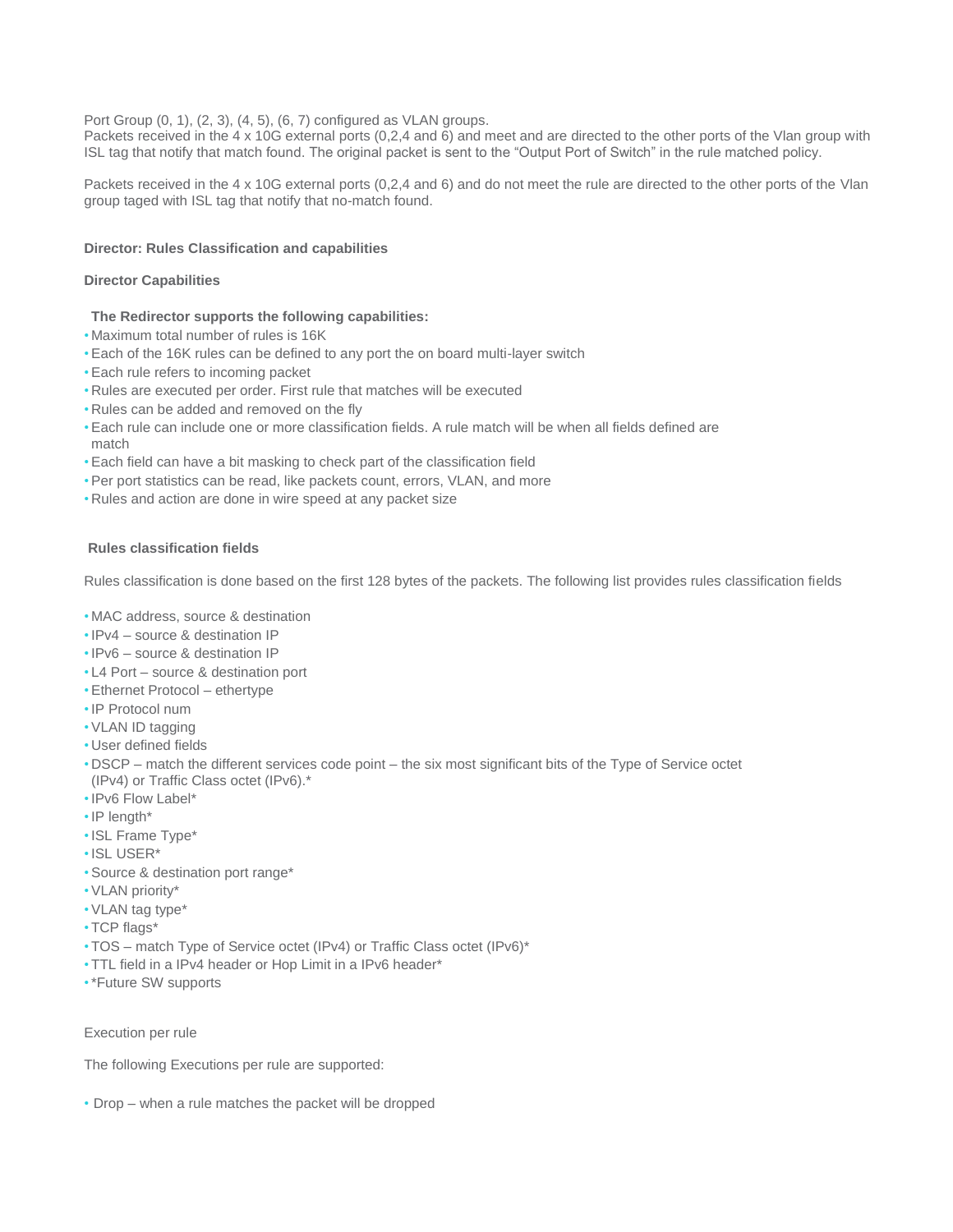- Redirect when a rule matches redirect the packet to the defined destination port
- Mirror when a rule matches copy packet also to a defined destination port

Director Advanced Features:

- Port trunking between the different Intel 10G ports to the Fulcrum 10G ports connected to it for load balancing between the different Intel ports
- Port trunking between the different External Fulcrum port to the external switch connected to it for load balancing between the different external ports
- Session balancing with L3/L4 hashing or other mechanism
- •ISL (Inter Switch Link) Tagging per port can be added to the packets per configuration
- •ISL Tagging can be removed and can be forward to specific port per the ISL index
- Quality of Service support with the following features:
- Priority levels: 16 internal "switch" priorities, 8 or 16 VLAN priorities (optional use of CFI bit as an extra VLAN priority bit)
- Arbitrary mapping of ingress VLAN priority to an internal VLAN priority
- Arbitrary mapping of an internal VLAN priority to egress VLAN priority
- Arbitrary mapping of internal VLAN priority to switch priority
- Arbitrary mapping of DSCP to switch priority, configurable priority source selection
- Scheduler: 8 traffic classes, arbitrary mapping of switch priorities to traffic class, deficit weighted roundrobin or strict priority
- Notification: Two congestion notifications can be supported
- Virtual output queue congestion notification (VCN) and Intel proprietary backward congestion notification (FCN)
- Open Flow support (consistent with OpenFlow protocol standard)
- sFlow support
- User defined Packet transmission with two optional modes: 1. Simple mode transmit on specific port. 2. Switched mode - where switch determines destination port/ports, or with specific information such as whether or not egress processing rules should be applied
- Storm Control Management Switch can support a variety storm controller. Each storm controller can be programmable to define rat, condition (like unicast ICMP frames whose TTL is at most 1), frame type (can be OR'ed), ingress & egress port ports. Actions: do nothing, drops frames to port (according to filter)

\*Future SW supports

# **Order Information**

| <b>P/N</b>     | <b>Description</b>                                                                 | <b>Notes</b>                                           |
|----------------|------------------------------------------------------------------------------------|--------------------------------------------------------|
| PE325G2DSIR-XR | Dual Port Fiber 25/10G (DA) Ethernet PCIe Director<br>Server Adapter               | RoHS Compliant,<br>x8 Gen 3, based on Intel<br>FM10420 |
|                | PE325G2DSIR-SZ   Dual Port Fiber 25G (SR) Ethernet PCIe Director<br>Server Adapter | RoHS Compliant,<br>x8 Gen 3, based on Intel<br>FM10420 |
| PE325G2DSIR-LZ | Dual Port Fiber 25G (LR) Ethernet PCIe Director<br>Server Adapter                  | RoHS Compliant,<br>x8 Gen 3, based on Intel<br>FM10420 |